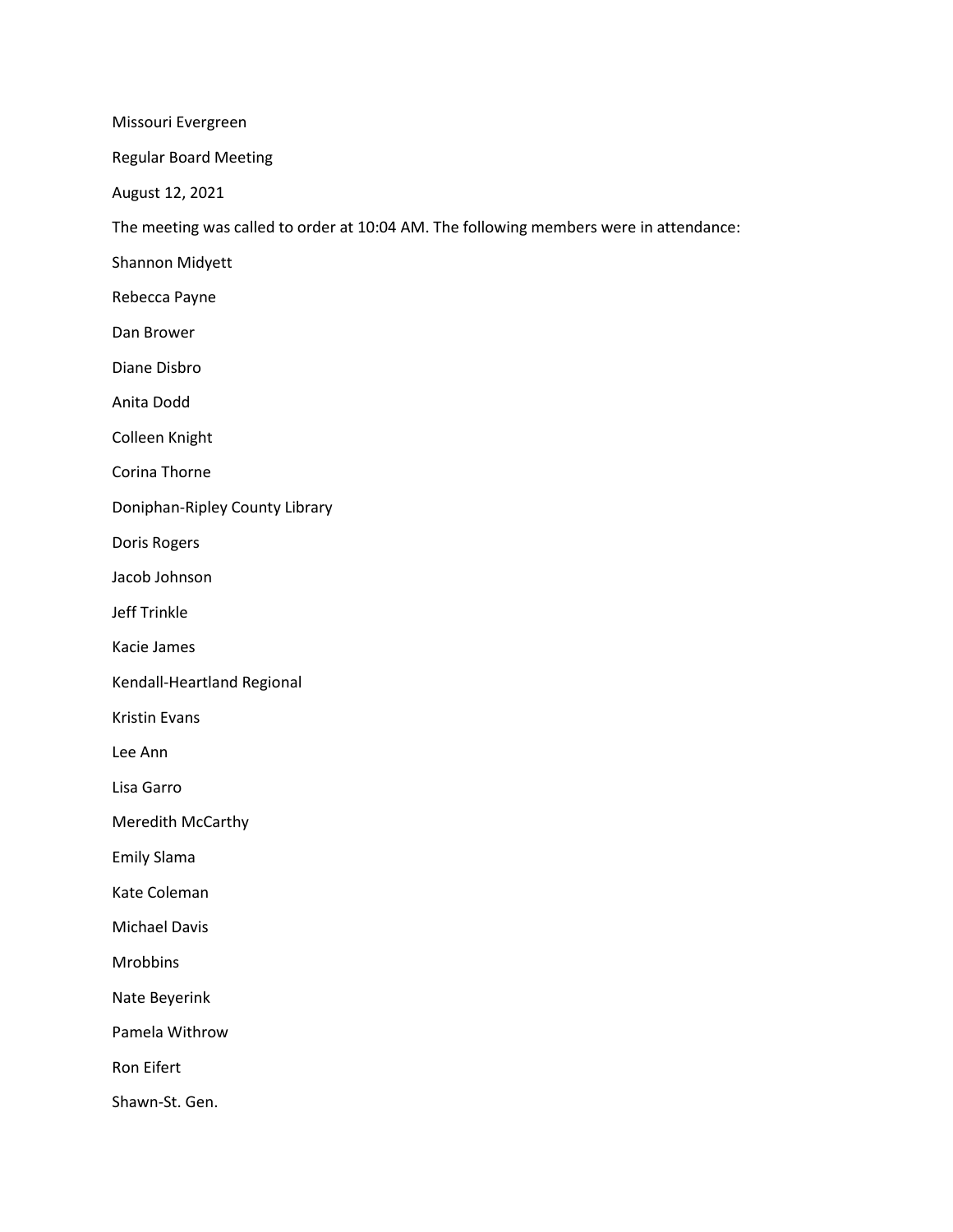Steve Erichsen Steve Campbell Terri York Tony Benningfield Janet Caruthers Teresa Tidwell Robin Westphal Charity Cathy Dame Jodie Moore Michael Lewis Allyson Harkins Debbie Musselman Sue Lightfoot-Horine

The Executive Chair, Shannon Midyett, welcomed new directors to the meeting. Both Doniphan-Ripley and Carrollton have new members.

The minutes from the June regular meeting, and a special email vote by the board, were presented. Kate Coleman made a motion to accept the minutes as presented. Colleen Knight seconded. All in favor. **Motion Carried.**

#### **Executive Report**

Ms. Midyett shared an update on the open demo presented on July 23<sup>rd</sup> for libraries interested in joining ME. 16 libraries were represented. The demo was also recorded for libraries that were not able to attend. She also shared that a User's pre-conference is scheduled to happen at the MLA conference in September. If MLA is cancelled, the user's conference will still happen online and a link will be sent through the listserv.

Next, an update was provided on migrating libraries. James Memorial went live on July 29<sup>th</sup> and everything appears to have gone smoothly. Henry County goes live on August  $19<sup>th</sup>$ . Rolla is on September  $9<sup>th</sup>$ , Cedar County on November  $4<sup>th</sup>$ , and tentatively Reynolds County will go live on January  $20<sup>th</sup>$ .

Steve Campbell brought up a concern over the rebarcoding not getting done in time for libraries go live date. There are concerns that Bowling-Green may still be trying to rebarcode. Kate Coleman Clarified that the items are in Evergreen with new barcodes, but the physical items may not have new matching barcodes. Typically items receive a new barcode if they get pulled for circulation. Ms. Midyett stated she would contact them to see if they need help.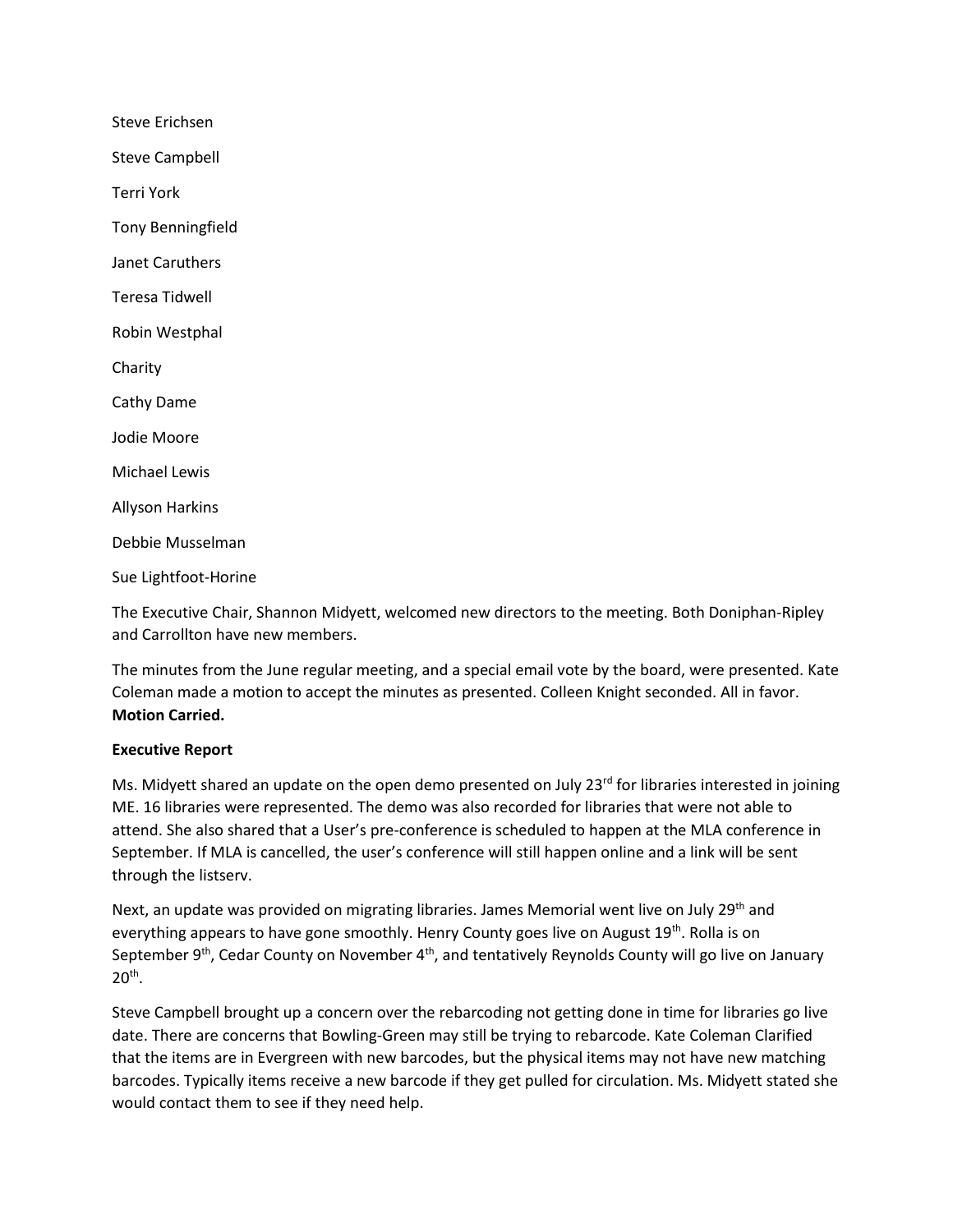Ms. Midyett shared an update on the development project for the simple reporter. Equinox provided tech specs, which were emailed out to member libraries in the meeting packets. The consortium lawyer is looking at the contract that Equinox sent. Once the lawyer approves, the board will sign the contract. Equinox also gave a timeline for the project. They anticipate a test version ready for the consortium this fall, and then they will send it out to the wider Evergreen community. They expect it to be approved in time for the 3.9 release next year, and we could upgrade in the fall of 2022. Ms. Midyett feels we might be better off waiting until our regular upgrade in the spring of 2023.

The FY2021 annual report was presented. Ms. Midyett shared a brief overview of the changes and improvements of the consortium in 2021. Then presented the FY2022 budget for approval. Changes in the budget included the change in funding from the State Library Grant, it added the grant funding for the cataloger position, added \$30,000 for a contracted operations manager position, includes the \$10,000 for the development fund, and also meets the criteria of the reserve policy. Jake Johnson made a motion to approve the budget as presented. Colleen Knight seconded. All in favor. **Motion Carried.**

Also of note, the fee schedule was shared, and libraries were informed that they should be receiving their FY22 bills in September which should include Marcive dues and Syndetics fees. Also, the grant for FY22 has been submitted to the State Library, and the grant for the temporary cataloger position was also submitted. Ms. Midyett also wanted the membership to be aware of the newest updates to the Missouri Evergreen website, which has added a variety of handouts and promotional materials.

## **Financial Report**

Kristin Evans, from Amigos, shared the financial report. Equinox billed for services, but was otherwise slow. Amigos is working on the marcive billing, to streamline the process. Ms. Midyett asked about the LSTA funding, as it appeared there was a payment missing. Colleen Knight explained that the final payment isn't received until after the end of the fiscal year, once the final report has been submitted to the State Library. Amigos backdates the payment so that it applies to the correct fiscal year. Ms. Knight also asked the membership to send her impact statements that she could include in the grant report.

# **Personnel Committee**

The board voted to post the job opening for the consortial cataloger. Some responses have already been received. The personnel committee recommends creating an operational manager position to assist the Executive Chair. This position would be the lead on recruiting and facilitating migrations. Ms. Midyett reminded the membership that the consortium operates autonomously now, without Mobius. Having an operational manager would help manage projects consistently, since the board changes from time to time. Ms. Midyett asked for a motion to approve the position. Steve Campbell made a motion to create the contracted position of operational manager and post the opening. Dan Brower seconded. **Motion carried.**

The committee also shared that the next step is to interview candidates for the cataloger position. There was some discussion on who would do the interviews. The general consensus from the board was that the cataloging committee is more familiar with the needs of cataloging and should handle the interviews and then make a recommendation to the board. Several board members volunteered to also sit in on the interviews.

# **Cataloging Committee**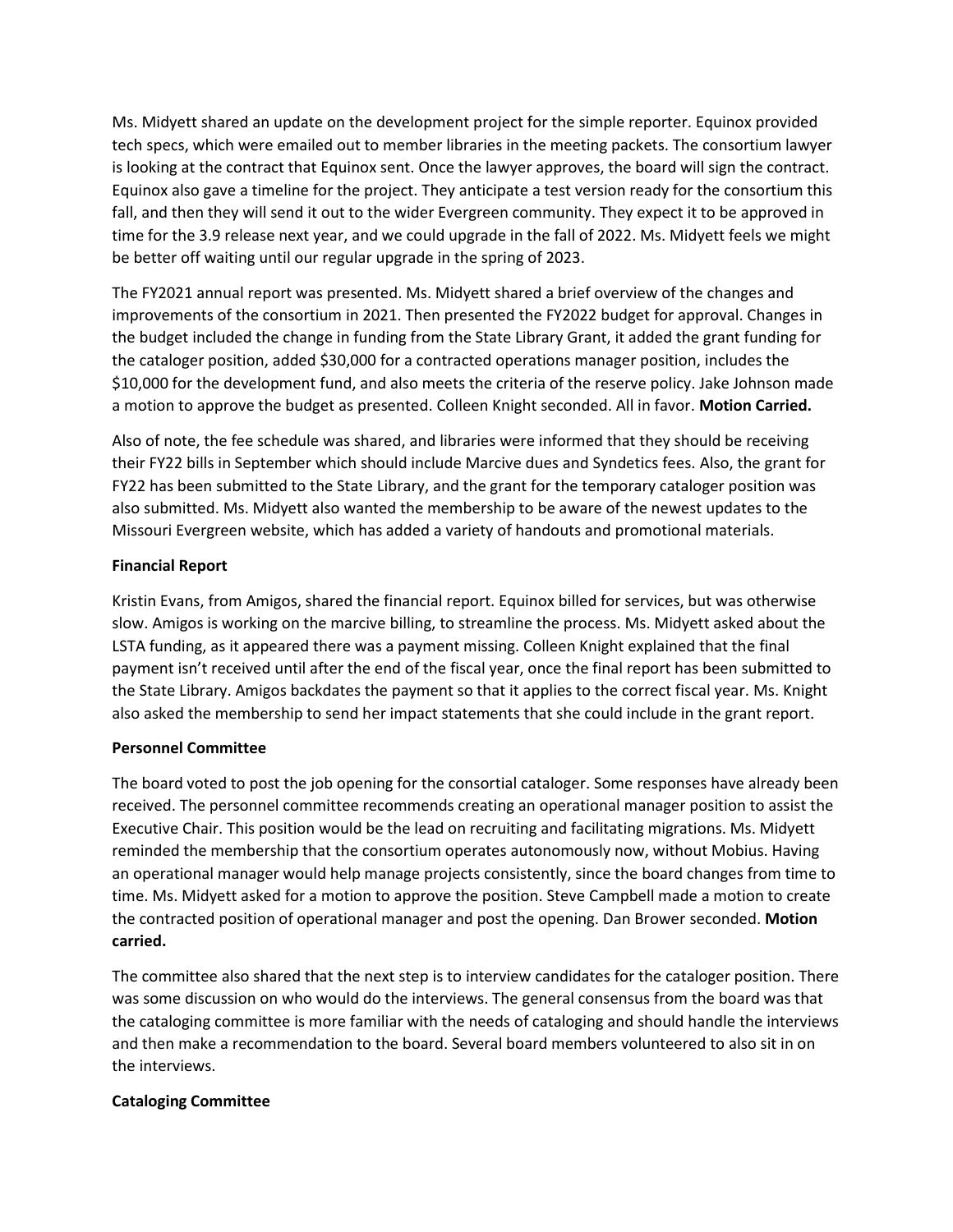Nate Beyerink shared the catalog committee update. They have finished a best practices document. He also shared that during recent migrations they have worked to clean up the matching rules, but approximately 50% of records are not merging. They are working with Equinox to find alternatives. Kate Coleman volunteered to reach out to other Evergreen Consortia, but stated that we are not alone in this issue.

## **Circulation Committee**

Meredith McCarthy shared the circulation committee report. They have worked on a best practices document for libraries to use when they have to close. She also brought up the recent issue of billing between members. Steve Campbell shared information regarding some inter-library billing issues, specifically about one library that appears to be billing for regular wear and tear. He shared that he had met with the director of that library already, but he didn't feel that he got anywhere. Currently 11 libraries have complained to the Board. There are some that are refusing to borrow form that library, and Mr. Campbell feels that defeats the purpose of the consortium. He suggested looking into a document that Mid-Continent used for billing between libraries to see if something like that would be beneficial to Missouri Evergreen. Ms. Midyett asked if the circulation committee could make a similar document. Mr. Campbell suggested a temporary committee. Ms. McCarthy asked if it could be a general best practices document, but Mr. Campbell felt it needs to be more thorough. Ms. McCarthy stated that the circulation committee could reach out to other consortia to find similar documents, which would allow us to see the scope of the project. Ron Eifert asked if there would be a dispute process, as well. Ms McCarthy mentioned that it should also include that damaged items need to be available for review by the billed library. Mr. Campbell encouraged members to reach out to the Executive Chair, himself, or the rest of the board if there are issues so they can be addressed. He also asked that libraries take pictures of items billed for damage that is minimal and to share that with the board.

Cass County has also requested to add "collections" as a permission group. Permission groups are a global setting. It would help them in their process with using Unique Management for collections. Steve Erichsen spoke and shared that it seemed to be the least intrusive way, and it would only impact other libraries if they set it up as well. There was some discussion about using an existing permission group. Steve Campbell made a motion to allow the creation of the "collections" permission group. Ron Eifert seconded. **Motion Carried.**

There was some discussion regarding the setting for the minor permission group, to change the expiration date from 3 years to 1 year. Most members reported that all of their expiration dates are 1 year. Shannon will verify with Equinox.

#### **Reports Committee**

Steve Erichsen shared that the reports committee is finishing up the training materials. They are also talking about reaching out to new libraries, but the need more members on the committee. There was a general call for committee members if anyone is willing.

#### **Strategic Plan Committee**

Steve Campbell presented the strategic plan. He mentioned that some language had been changed regarding delaying migrations due to catalog issues. The document also adds recommended surveys for